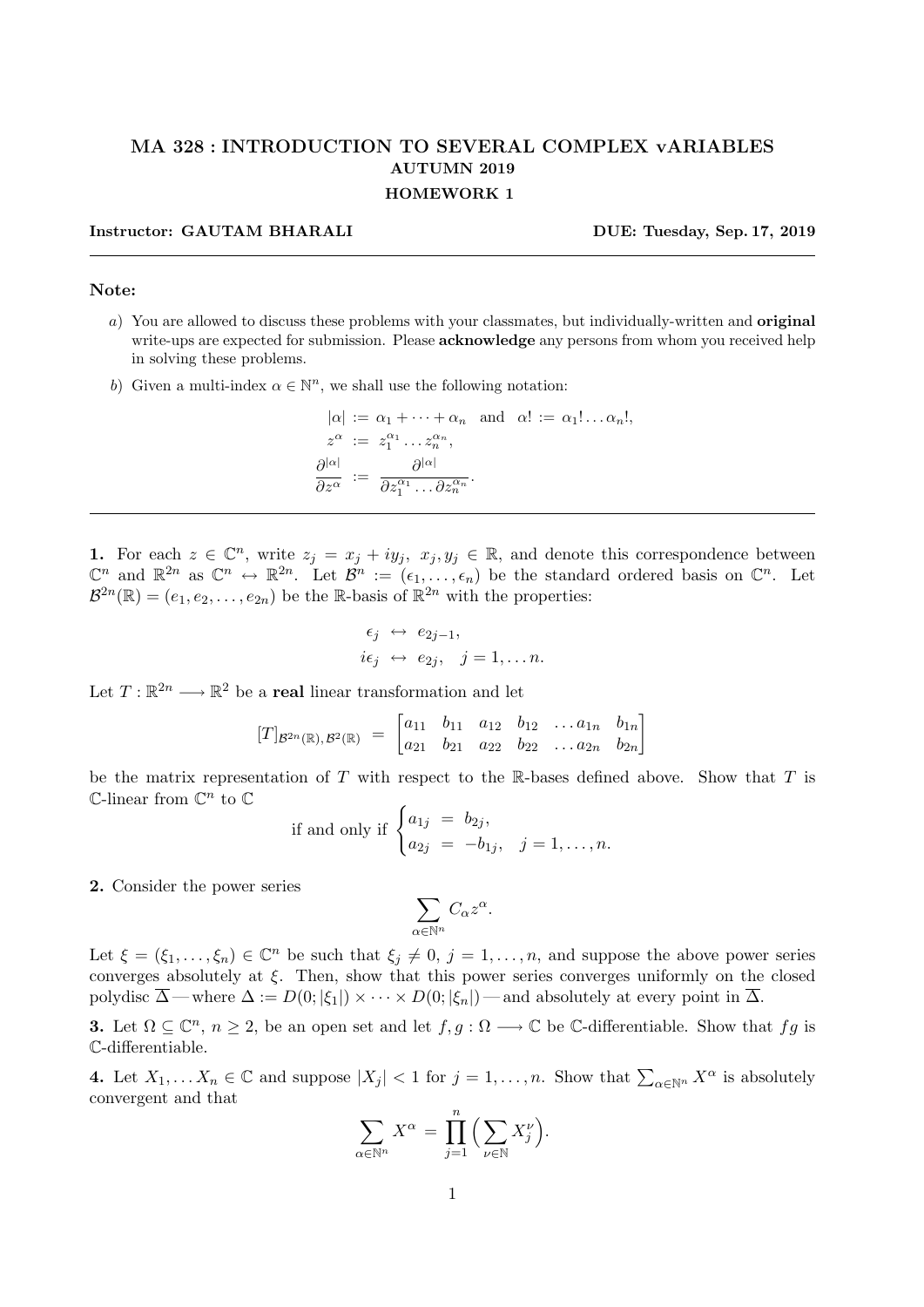Hint. Although this is not the only approach to the solution, consider defining an auxiliary function that you know is holomorphic on  $\mathbb{D}^n$ ,  $\mathbb D$  being the open unit disc with centre  $0 \in \mathbb C$ .

**5.** Let  $\Omega$  be an open subset of  $\mathbb{C}^n$  and let  $f : \Omega \longrightarrow \mathbb{C}$  be holomorphic. Let  $a \in \Omega$ . Let  $(r_1, \ldots, r_n) \in (\mathbb{R}_+)^n$  be such that

$$
\overline{D(a_1;r_1)\times\cdots\times D(0;r_n)}\subset\Omega.
$$

Argue that

$$
\frac{\partial^{|\alpha|} f}{\partial z^{\alpha}}(a) = \frac{\alpha!}{(2\pi i)^n} \int_{\partial D(a_1; r_1)} \cdots \int_{\partial D(a_n; r_n)} \frac{f(w)}{\prod_{j=1}^n (w_j - a_j)^{\alpha_j+1}} dw_n \ldots dw_1.
$$

**6.** Prove Liouville's theorem in  $\mathbb{C}^n$ ,  $n \geq 2$ , without using Cauchy's estimates.

7. Prove the Maximum Modulus Theorem, i.e., the following:

**Theorem.** Let  $\Omega$  be a domain in  $\mathbb{C}^n$  and let  $f : \Omega \longrightarrow \mathbb{C}$  be holomorphic. Suppose there exists a point  $a \in \Omega$  and a neighbourhood  $U \subseteq \Omega$  of a such that  $|f(z)| \leq |f(a)| \quad \forall z \in U$ . Then f is a constant.

for the case  $n \geq 2$  without appealing to the Open Mapping Theorem. (You can use the univariate Maximum Modulus Theorem without proof.)

8. Prove the following version of Leibniz's Theorem:

**Theorem.** Let M be a smooth, connected, orientable manifold and let  $\phi : M \times \Omega \longrightarrow \mathbb{C}$ , where  $\Omega$  is a domain in  $\mathbb{R}^N$ . Let m denote a "Lebesgue measure" on M (i.e.,  $\mathit{fix}$  a volume form that a choice of orientation on M gives rise to, and use this as a gauge to get m for any Borel subset of M). Suppose:

- a)  $\phi \in \mathcal{C}(M \times \Omega)$ :
- b)  $\phi(\cdot, y) \in \mathbb{L}^1(M, m)$  for each  $y \in \Omega$ ;
- c)  $\partial \phi / \partial y_i$  exists for  $j = 1, ..., N$  and

$$
\frac{\partial \phi}{\partial y_j} \in \mathcal{C}(M \times \Omega) \ \ \text{for} \ j = 1, \dots, N;
$$

d) For each  $y \in \Omega$  and  $j = 1, \ldots, N$ ,

$$
\frac{\partial \phi}{\partial y_j}(\cdot, y) \in \mathbb{L}^1(M, m).
$$

Then, the function

$$
\psi(y) := \int_M \phi(x, y) \, dm(x) \ \forall y \in \Omega
$$

is well-defined and of class  $C^1(\Omega)$ . Furthermore, we obtain  $\partial \phi / \partial y_j$  by differentiating under the integral sign.